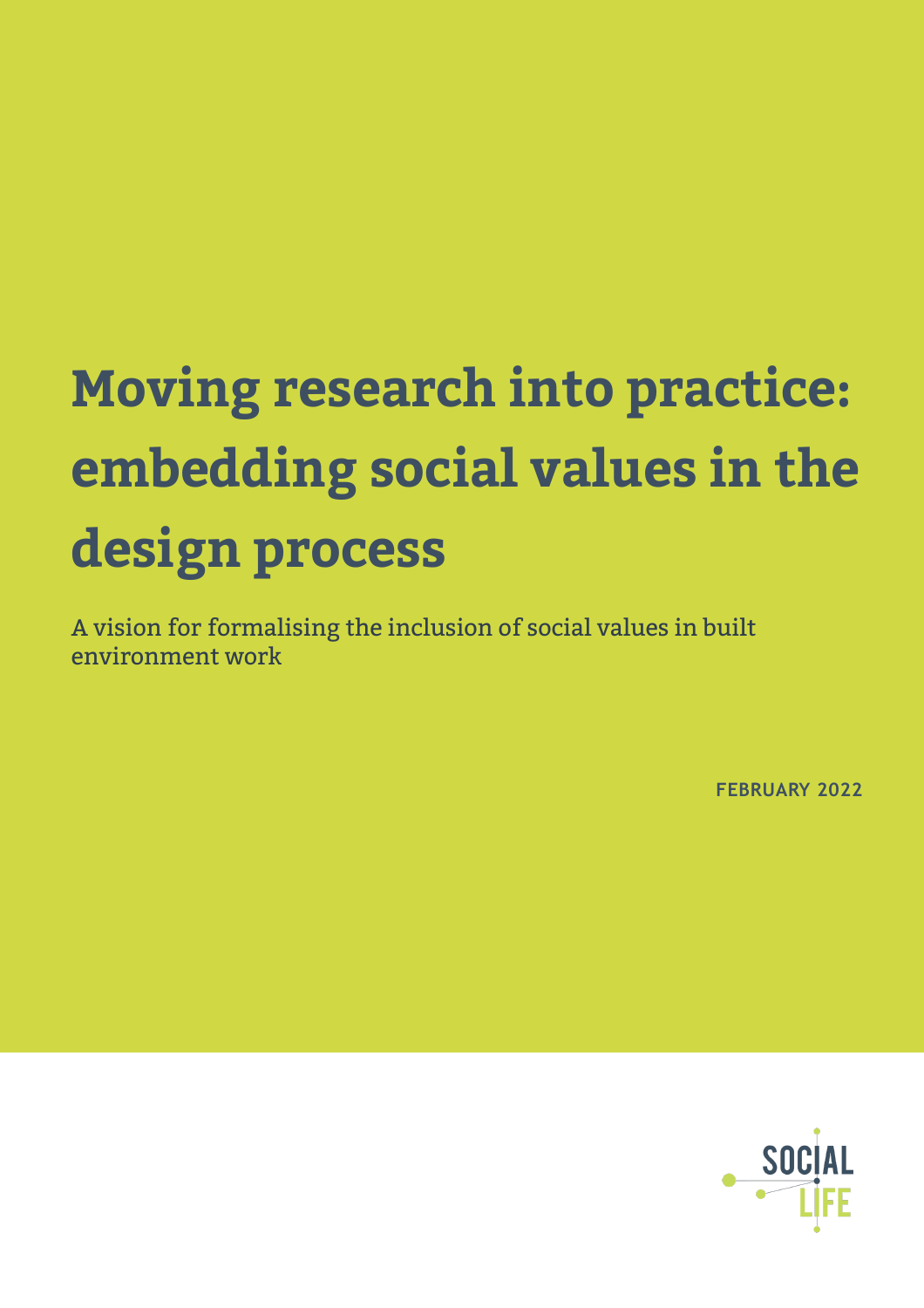# **1 Our mission**

Social Life seeks to support design teams to embed social values into the design process of the built environment. After ten years of doing place-based research, we still see a gap in the capacity of the architecture and urban design sector to integrate social value goals throughout the design, engagement, procurement, construction and management of making places. The consequence of this is that, too often, new places fail to meet the everyday needs of their residents and people who use the area, damaging their wellbeing and quality of life.

Social Life was set up in 2011 as a specialist centre of research and innovation about the social life of communities. Our work is about understanding how peoples' day-to-day experience of local places is shaped by the built environment - housing, public spaces, parks and local high streets - and how change, through regeneration, new development or small improvements to public spaces, affects the social fabric, opportunities and wellbeing of local areas. We have worked on many regeneration schemes in London and beyond, using our social sustainability framework as the starting point for our work on social impact. We welcome the increased interest in social value, but are frustrated by the limitations of current approaches and the difficulties applying what we have learnt to practice.

Social value requirements in the built environment have reached both public and private sectors, and come in many different forms ranging from social value commitments, to ESG contract requirements relating to a specific brief. The focus tends to be on the scheme, and what it can deliver through employment, rather than the impact on the place and how it can support less tangible factors like belonging and wellbeing. There is an established body of research on the relationship between the built environment, wellbeing and local social life. We need to move this research into action and apply this knowledge to make social value more meaningful.

**We see a clear opportunity to support designers to create better places by making social value requirements place-based and connected to the communities surrounding the project site.** 

COVID-19 has highlighted that existing social fractures only get exacerbated in times of crisis. The built environment also took on a new level of importance bringing into question the quality of our homes and how we access public spaces and resources. There is a renewed push from all sectors to address our environmental and social crisis with equal commitment. Improving wellbeing and quality of life is at the core of finding solutions to the climate emergency, and to moving forward to a sustainable, ultimately regenerative, future.

To effectively embed social values in our built environments, both the design process and stakeholder relationships need to change. The focus of the design team must shift to the process rather than the outcome. Preconceived notions of what 'works', what is 'beautiful', what 'brings people together', what is 'needed', what 'feels safe' must be challenged to reflect a local set of values, needs and cultures. Social values aren't universally prescriptive and need to be understood in context. Consequently, the design team needs to expand to include an array of other experts including community expertise. **The designing of places becomes a nonlinear process where new collaborative relationships can be created and over time power dynamics between developer, designer, community member, and public sector are able to shift.** 

We are developing three offerings to start addressing these gaps.

### **1 Partnerships and pilots: expanding the design team**

We seek to partner with architects on pilots to test some of these ideas and provide technical support to design teams on how to operationalise placebased social values. We will learn by participating in the design process, introducing key questions within it and refining what this new process and set of relationships can look like.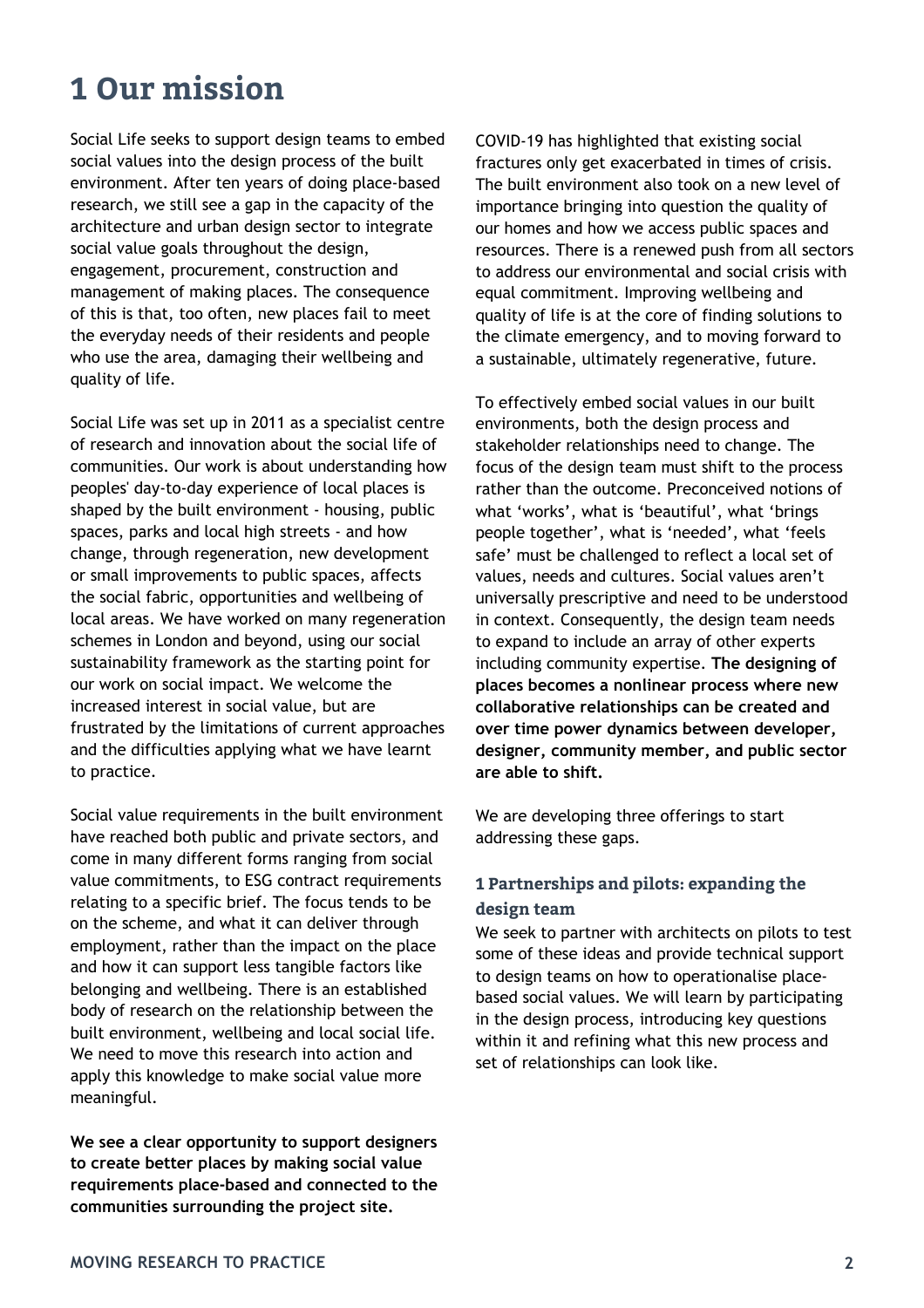### **2 Training and placements: scaling practice**

To scale what we have learnt, the expanded design team needs to be replicated on more sites. Two types of new experts are needed. Firstly, the social value expert who understands how to integrate place-based social values into built environment projects. Secondly, the community expert; a local community member trained to carry out community research and excavate community values.

### **3 Sharing knowledge: building a community of practice**

The learnings, challenges, successes and failures of this practice need to be shared with other practitioners. Working collaboratively for a more equitable built environment is essential and silos can be diluted with a cross-sectoral knowledge sharing practice that can take place through regular events, a shared database, and supporting professional networks.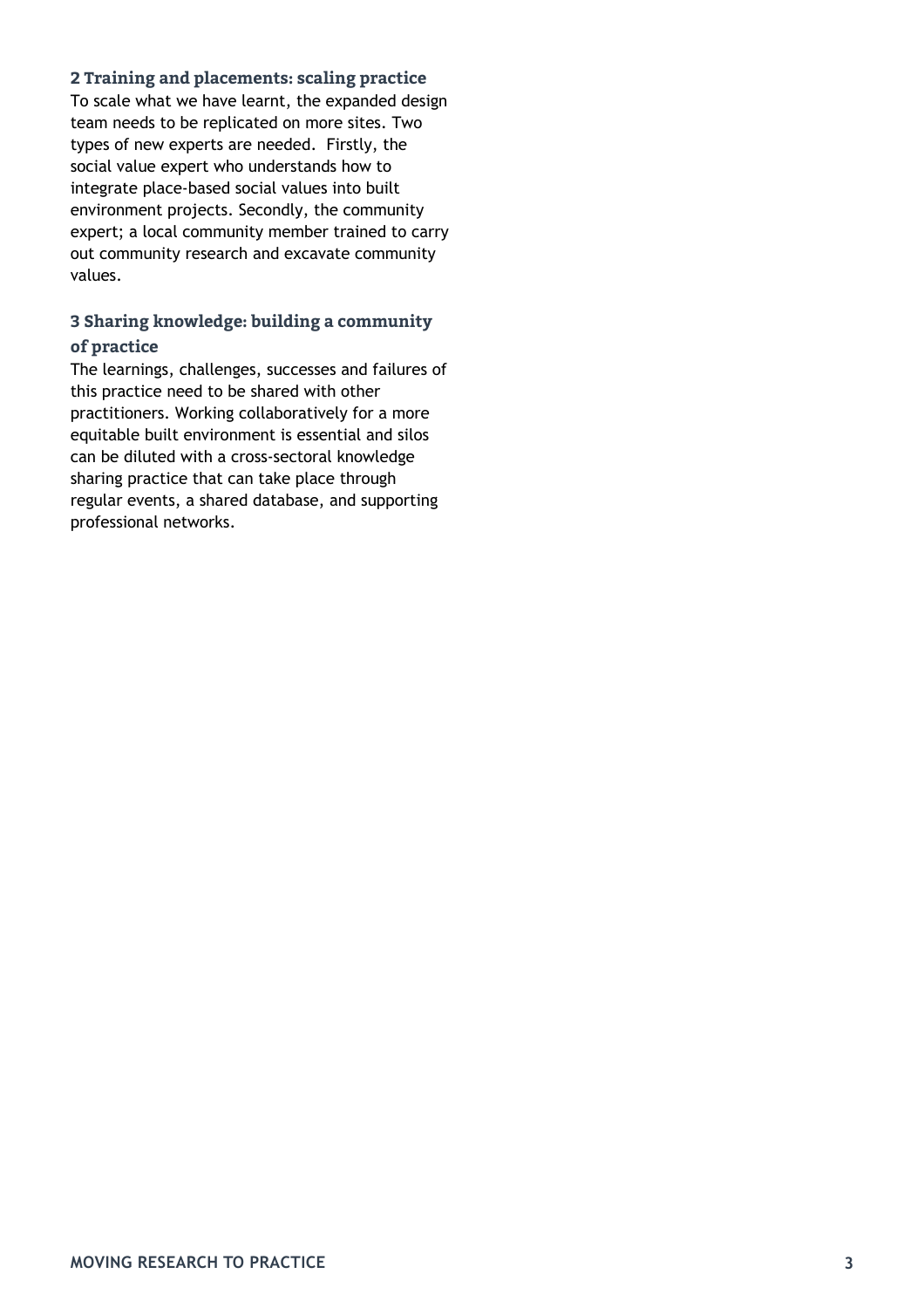# **2 Our emerging thinking**

## **What have we learnt? It is time to turn research into practice.**

Social Life now has a decade of experience in carrying out research and practical projects, providing insights into the relationship between people and places. We have a deep understanding on how people are affected by the built environment and changes to their surroundings. Much of our work highlights the social impacts of built environment investments in specific areas. We specialise in understanding social infrastructures in places, our *Connective Social Infrastructure* report sets out the findings of Mayor of London's Good Growth by Design research inquiry into how social infrastructure is supporting social integration. Our latest *reports* on the impact of COVID-19 on Southwark communities highlights the importance of community and belonging as indicators of resilience in times of crisis.

Through our work, we have come to understand ways to make engagement processes more inclusive and representative and ways to break apart social values into trackable and implementable indicators. Yet reflecting on our work 10 years on we have not seen enough changes in practice. Now, we seek to be more interventionist and ground this knowledge.

Social Life has worked extensively with councils, developers, housing associations and community organisations. We understand how decisions and processes about planning and shaping the built environment are made and many of the barriers to people-centred processes. We want to leverage this experience and our networks to find better ways of working together.

At this moment we are faced with an interlinked social and environmental crisis that is fundamentally impacted by the built environment. COVID-19 has highlighted existing social fractures and the importance of quality home and access to public spaces. The way we plan, design, construct, engage with, inhabit, experience, programme and access spaces has significant social consequences and can support greater equality (or perpetuate even entrench inequality). Practitioners must be empowered and have the capacity to design for the greater good of communities impacted by their work, and to commit to both social and environmental sustainability.

We are poised to make this research actionable. The benefits of social value have been demonstrated and have reached the public agenda. Social impact goals are more aligned than ever across sectors so supporting their implementation is vital for our future wellbeing.

### **What is the problem? Much is known, little is done.**

There continues to be a significant gap between knowledge and design practice in the built environment sector. The relationship between the built environment and social impacts have been thoroughly researched. Health inequities driven by poor quality environments have been at the forefront of new public health policies.

Isolation and lack of social connections as a result of inadequate social infrastructure were in part reasons for numerous deaths in 1995 Chicago's heat wave as described by Eric Klinenberg1*.*  Research in seven locations in England for the RSA suggests that social connectedness correlates more strongly with wellbeing than social or economic characteristics such as long term illness, unemployment or being a single parent.<sup>2</sup> Perceptions of safety are affected by the presence of community networks, Paul Bellair's work found

1 Eric Klinenberg (2002) Heat Wave: a Social Autopsy of Disaster in Chicago, University of Chicago Press

2 Matthew Parsfield et al (2014), Connected Capital: the value of connected communities, RSA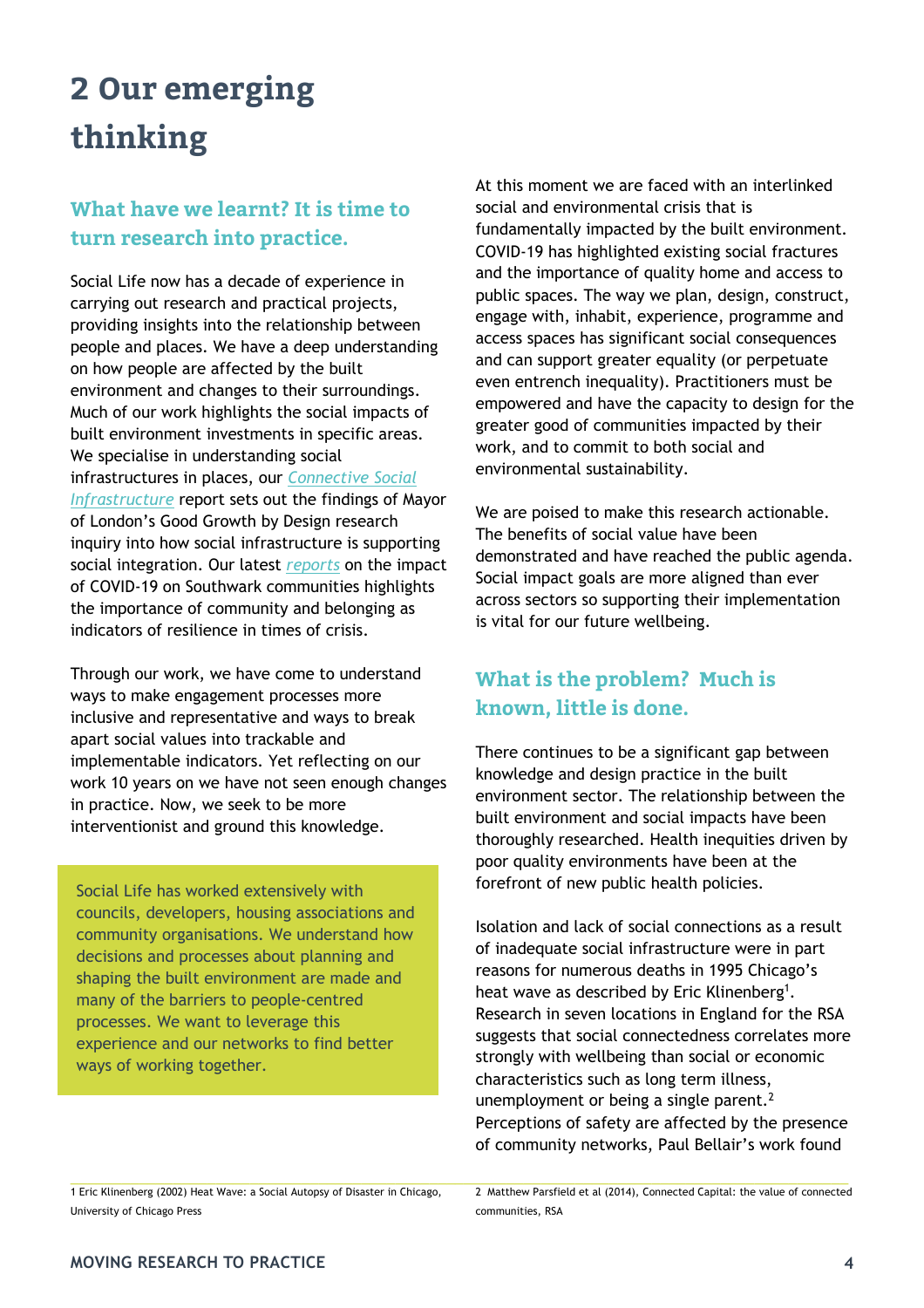that getting together once a year or more with neighbours has the most consistent and strongest effect on burglary, motor vehicle theft, and robbery. $3$  The presence of good quality parks can have an impact on trust in public sector institutions including police departments<sup>4</sup>. From having an impact on social connections and cohesion to sense of belonging, health, safety, civic engagement and even the capacity to mobilise and advocate, the process by which the built environment is designed, delivered and programmed plays a significant role in supporting and enhancing wellbeing.

Numerous guides including standards, frameworks, toolkits and processes on how to apply some of this knowledge are easily available. The *Social Value toolkit for architecture,* co-published by RIBA and Reading University in 2020 highlights simple ways to demonstrate and evaluate the impact of design on people and communities through postoccupancy surveys*.* The 2018 *Inclusive Healthy Places, A guide to inclusion and health in public spaces* by Gehl Institute or the *Quality of Life Framework* by the Quality of life Foundation both focus on providing indicators to support well-being and health equity in built environment work. Social Life's *Design for Social Sustainability* (2012) sets out a framework for planning and designing the services, spaces, housing and governance arrangements to help local communities to thrive and both *Social Value and Design of the Built Environment* by Supply Chain Sustainability School (2017) and the more recent *A Guide for Design Teams, Maximising Social Value in Design* by Social Value Portal outline a process on how to include social value at each stage of design.

There is increasing pressure on built environment practitioners to include, track and monitor social value in their projects. The Social Value Act in 2012, while not specifically targeting built environment practitioners, was influential in prescribing social values to procurement processes. In June 2019, after joining the global declaration of an environmental and climate emergency, the Royal Institute of British Architects (RIBA) released the *RIBA Sustainable Outcomes guide* which outlined 'sustainable communities and social

3 Paul E. Bellair (1997) Social Interaction and Community Crime: Examining the Importance of Neighbor Networks, Criminology volume 35 issue 4

value' as one of the eight core topics. Following this, in January 2021, the UK government started requiring that all major procurements not only consider but evaluate social value in their projects. This was included within the 2020 *Construction Playbook* which is used by councils looking to embed social value into their planning processes. Other public sector funding allocations such as the Mayor of London's Good Growth Fund are tied to social impact values. However, It is not common for social value requirements to be directly connected and embedded in the project itself.

In practice, social value goals in the built environment sector still often end up sidelined or superficial tag-ons, driven by external requirements. For example, post occupancy surveys, which are the most commonly used and standardised tool to evaluate social impact of built environment projects, only focus on the after effect of completed projects and not on the other stages of the design process. And as AJ housing survey highlighted, under half of architectural practice carry out post occupancy surveys and only four percent systematically administer them5. While there are practices that centre their work on social value, and have built extensive expertise, we welcome the chance to learn from them but believe this work has yet to be mainstreamed, and that it could often go further.

<sup>5</sup> *https://www.architectsjournal.co.uk/archive/aj-housing-survey-postoccupancy-not-on-architects-radar*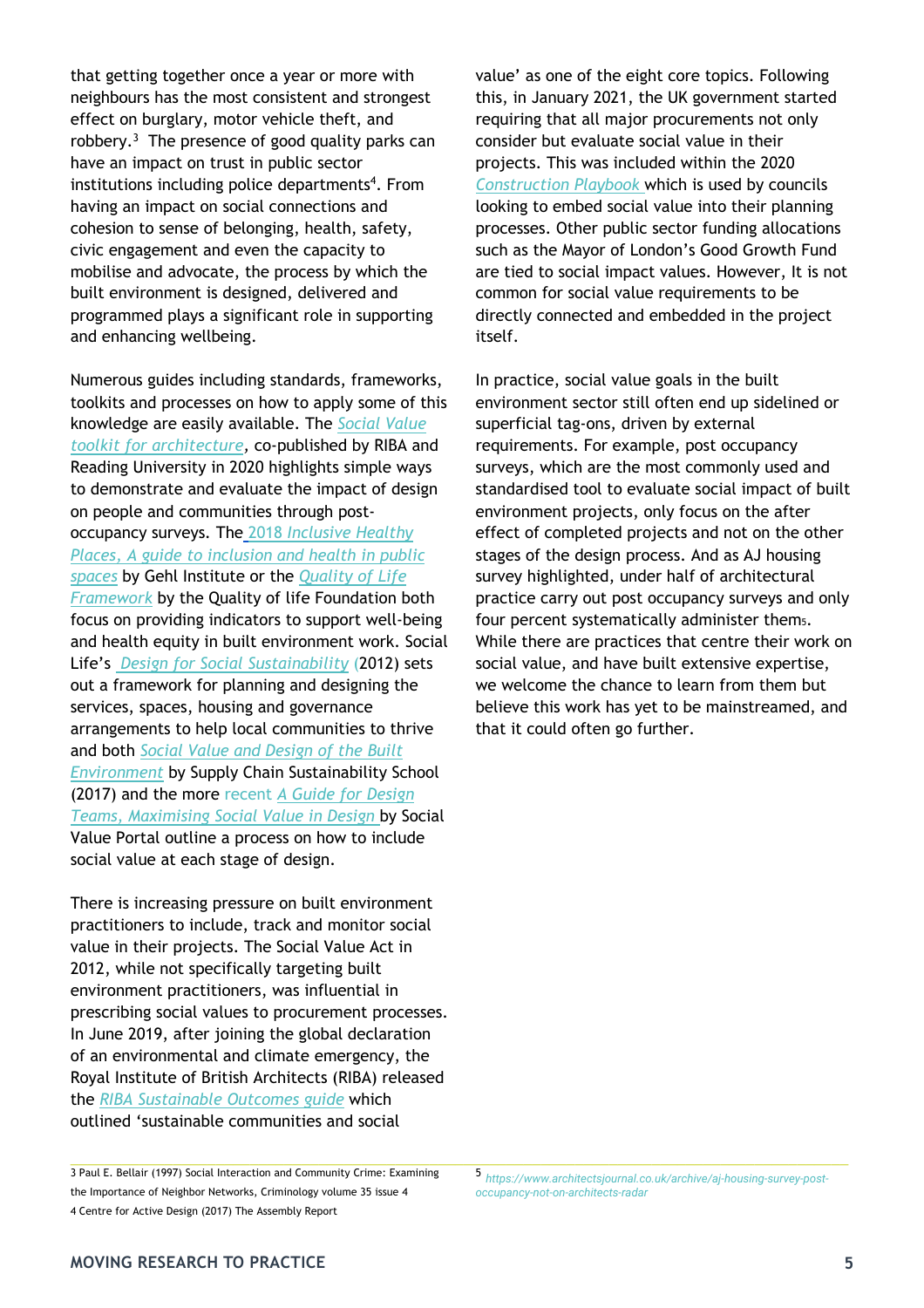Social Life has been working alongside architects and designers for the last decade. Some of our most astute insights come from the projects that have been most challenging.

• Our work with Hawkins\Brown on social infrastructure and social integration for the Mayor of London's Good Growth by Design research inquiry - published in the report *Connective Social Infrastructure* - allowed us to think about the role of design alongside management and programming, and the importance of networks and local relationships.

• Assessing the quality of the built environment as part of our many *social sustainability assessments* helped us understand how local social life is shaped by the detail of design decision as well as by services and social infrastructure.

• We have learnt about the barriers to meaningful community engagement and codesign through our work on *regeneration schemes* across London.

• Our social sustainability toolkit for Barnwood Trust helped us understand how development decision are made across a large rural housing growth area.

• Collaborating with Fielden Clegg Bradley on their *IntenCity* project to explore quality of life in more dense, faster moving cities helped us think about change and how we use different techniques and frameworks to help people think differently about places

• The Social Life team have carried out CDPs, taught on architecture courses and been part of Design Review teams. Founder Nicola Bacon was a CABE Built Environment Expert and is now a Design Council Expert - Social Life itself is a Design Council Corporate Partner.

• We enjoyed working with Metropolitan Workshop on their *People Powered Places* project in 2021, here is *our podcast on social sustainability,* part of this project.

## **What are we proposing? Process oriented design and collaborative relationships**

To effectively embed social values in our built environments, both the design process and the unequal balance of power in stakeholder relationships need to radically change. Our built environment is the result of numerous decisions taken by public and private stakeholders at various stages of the process. The design phase is the materialisation of this process; it is what will be experienced and its consequences will impact people's everyday life. Urban design and architecture driven by social values isn't focussed on an outcome but rather on the process to ensure that what is created, how it is created, how it is maintained, programmed and operated is contextual and responds to a local set of values and needs. In this process, engagement doesn't aim to get community buy-in, but attempts to see how a given brief can work for, support and provide for local users. It may be that the brief needs to be revisited. Social values aren't prescriptive and need to be prioritised for a specific situation. In this nonlinear process, new relationships can be created and power dynamics are able to shift.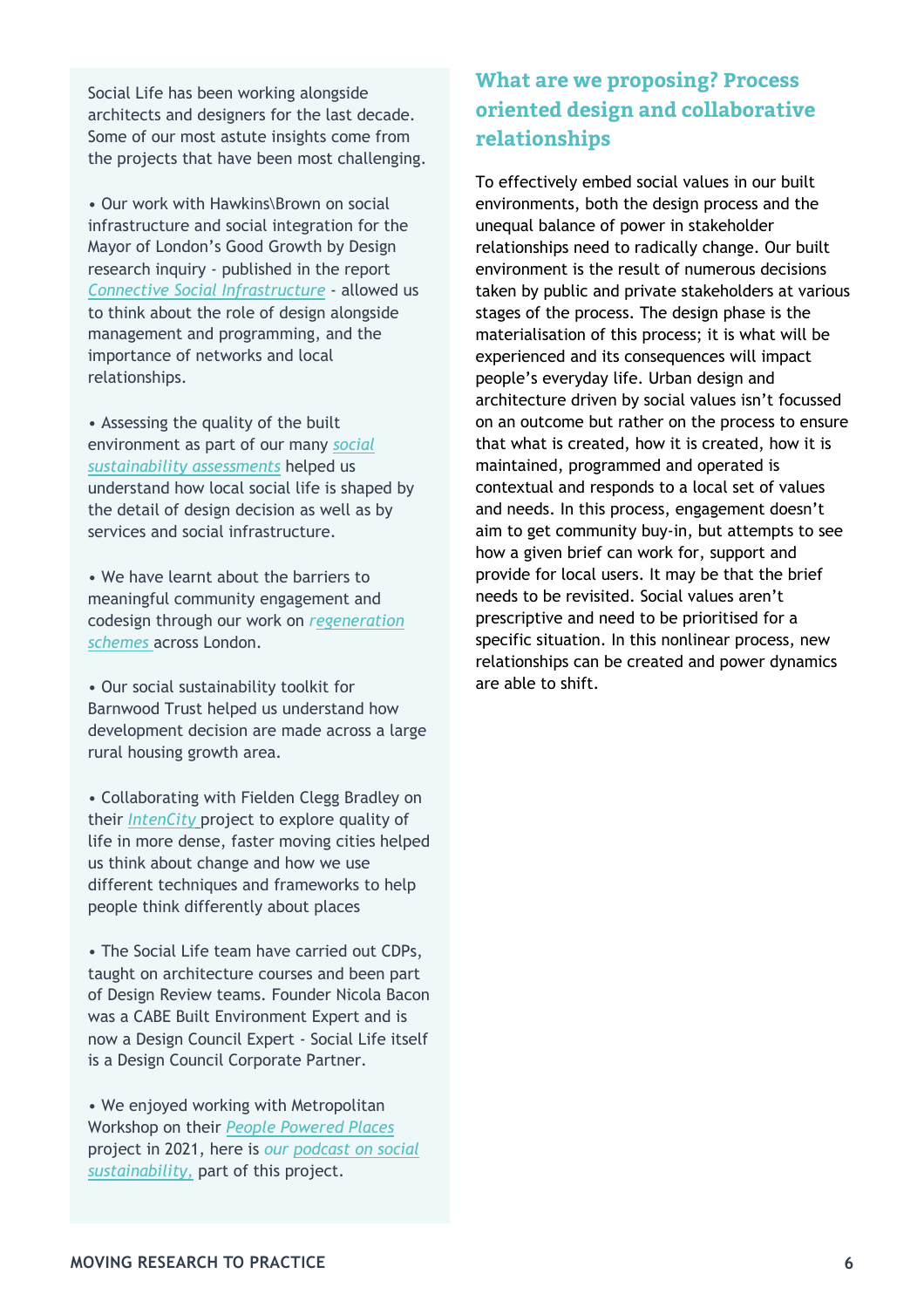#### **Diagram 1: Typical linear design process**



**Diagram 2: Non-linear process with an expanded design team including community expert and social value expert creating new relationships**



Social values embedded throughout the process, the design team is expanded to be in direct partnership with a community expert, and therefore local communities are engaged throughout are more meaningfully, a place based social value framework guides the process and an evaluation of the metric holds decision-makers accountable